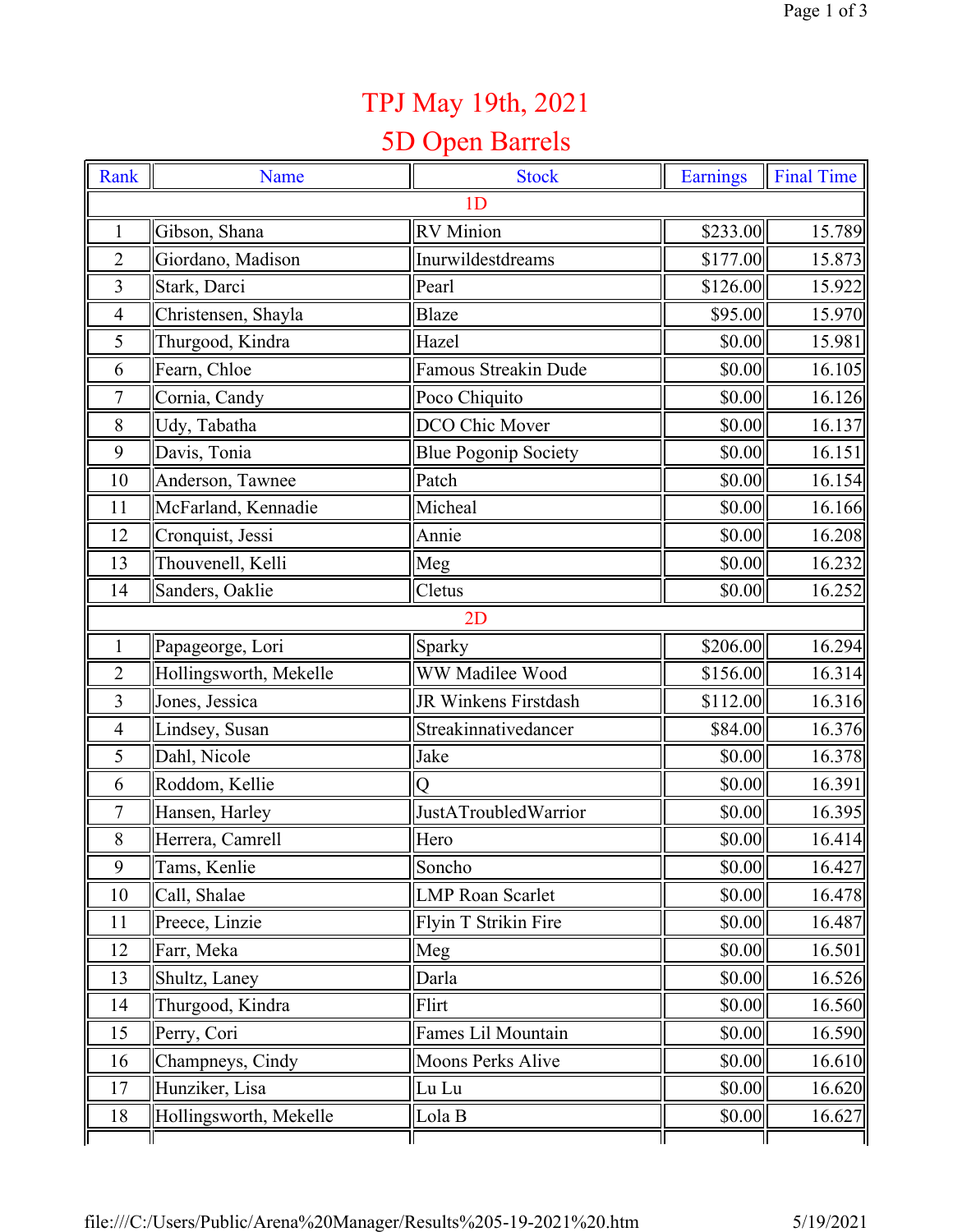| 19             | Henderson, Wendy       | Kas                      | \$0.00   | 16.644 |  |  |
|----------------|------------------------|--------------------------|----------|--------|--|--|
| 20             | Hart, Dani             | Fast                     | \$0.00   | 16.661 |  |  |
| 21             | Hayden, Meghan         | Aspen                    | \$0.00   | 16.664 |  |  |
| 22             | Ferrin, Kaycee         | Horse 1                  | \$0.00   | 16.666 |  |  |
| 23             | Howell, Emma           | Rita                     | \$0.00   | 16.677 |  |  |
| 24             | Benoit, Bailie         | Lainey                   | \$0.00   | 16.691 |  |  |
| 25             | Nelson, Kelli          | Africa                   | \$0.00   | 16.733 |  |  |
| 26             | Tubbs, Maysi           | Coco                     | \$0.00   | 16.736 |  |  |
| 27             | Clark, Callie          | Jasper                   | \$0.00   | 16.737 |  |  |
|                |                        | 3D                       |          |        |  |  |
| $\mathbf{1}$   | Bennett, Paige         | Hollywood                | \$179.00 | 16.794 |  |  |
| $\overline{2}$ | Smith, Mikka           | Snoop                    | \$116.50 | 16.836 |  |  |
| 3              | Bingham, Jerica        | Jessie                   | \$116.50 | 16.836 |  |  |
| $\overline{4}$ | Thurgood, Tara         | Jane                     | \$73.00  | 16.869 |  |  |
| 5              | Collier, Kiwi          | Tarzan                   | \$0.00   | 16.882 |  |  |
| 6              | Shultz, Laney          | Slim                     | \$0.00   | 16.903 |  |  |
| 7              | Hollingsworth, Lee     | Swab A Wrangler          | \$0.00   | 16.924 |  |  |
| $8\,$          | Baxter, Aubrey         | Tabasco                  | \$0.00   | 16.966 |  |  |
| 9              | Smith, Mikka           | Tilly                    | \$0.00   | 17.012 |  |  |
| 10             | Gruber, Crystal        | Rose                     | \$0.00   | 17.078 |  |  |
| 11             | Jensen, Kendal         | Cruiser                  | \$0.00   | 17.081 |  |  |
| 12             | Martinez, Kylie        | Hustlin on Firewater     | \$0.00   | 17.111 |  |  |
| 13             | Olsen, Jamie           | Champ                    | \$0.00   | 17.121 |  |  |
| 14             | Adair, Alyssa          | Kiss Me Sexy             | \$0.00   | 17.145 |  |  |
| 15             | Wooden, Kinlee         | Mannys Klassy Lady       | \$0.00   | 17.154 |  |  |
| 16             | Kap, Abigayle          | JR Winkins Illusion      | \$0.00   | 17.164 |  |  |
|                |                        | 4 <sub>D</sub>           |          |        |  |  |
| $\mathbf{1}$   | Kutschkau, Keaton      | <b>Six Easter Lilys</b>  | \$153.00 | 17.325 |  |  |
| $\overline{2}$ | Hollingsworth, Mekelle | <b>Rollin Blue Jeans</b> | \$115.00 | 17.414 |  |  |
| 3              | Wayment, Cinda         | <b>Ricky Bobby</b>       | \$82.00  | 17.459 |  |  |
| $\overline{4}$ | Keeler, Shannette      | Tuckers WInk             | \$62.00  | 17.504 |  |  |
| 5              | Williams, Debbie       | Horse                    | \$0.00   | 17.656 |  |  |
| 6              | Gruber, Candace        | Copper                   | \$0.00   | 17.667 |  |  |
| $\tau$         | Hancock, Kaylee        | Gunner                   | \$0.00   | 17.669 |  |  |
| 8              | Burns, Kara            | Famous                   | \$0.00   | 17.704 |  |  |
| 9              | Lester, Kinslee        | Josie                    | \$0.00   | 17.706 |  |  |
| 5D             |                        |                          |          |        |  |  |
|                | Short, Kacie           | Miami                    | \$126.00 | 17.827 |  |  |